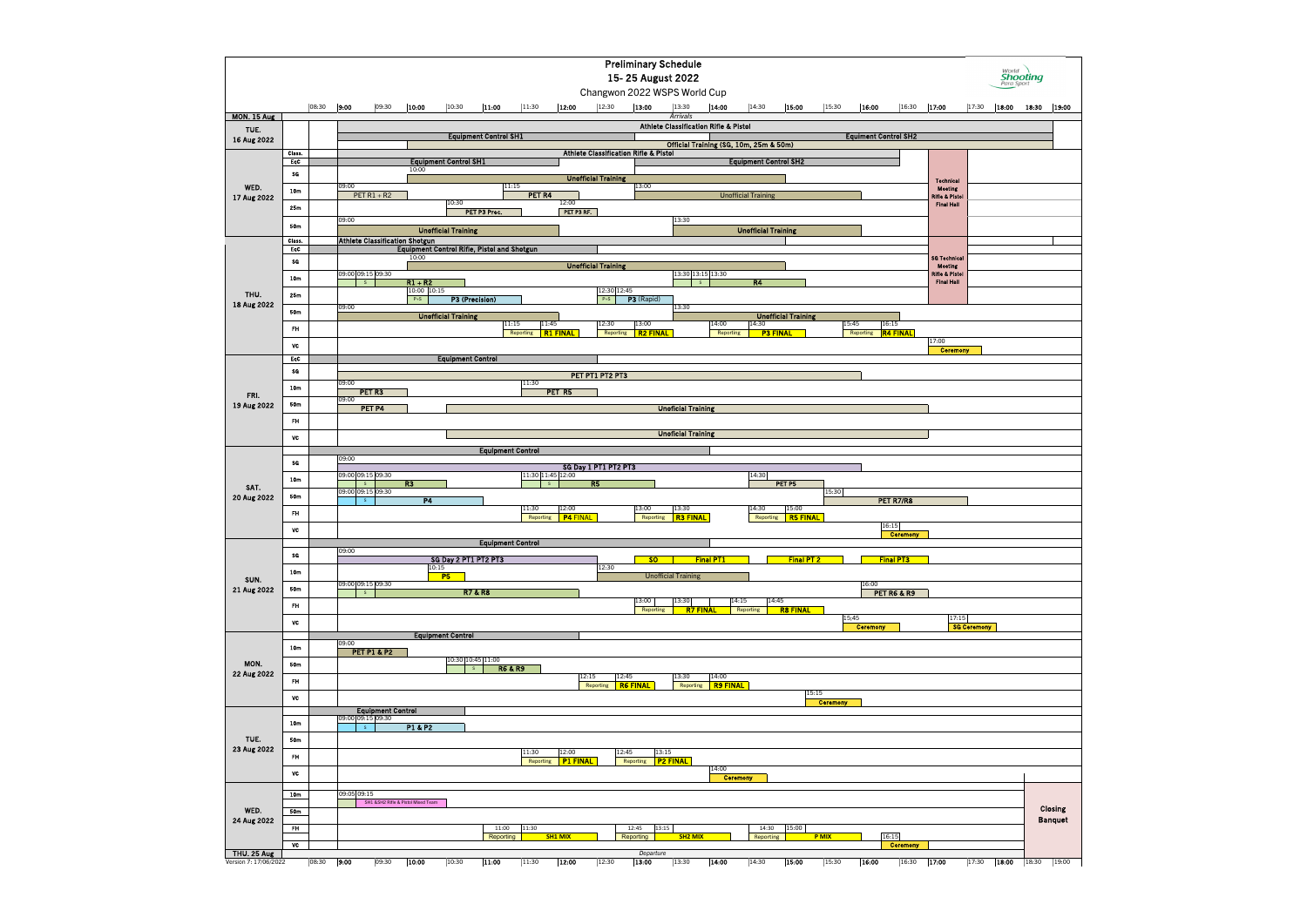



**General Information**

# **Changwon 2022 WSPS World Cup**

**15 – 25 August 2022**

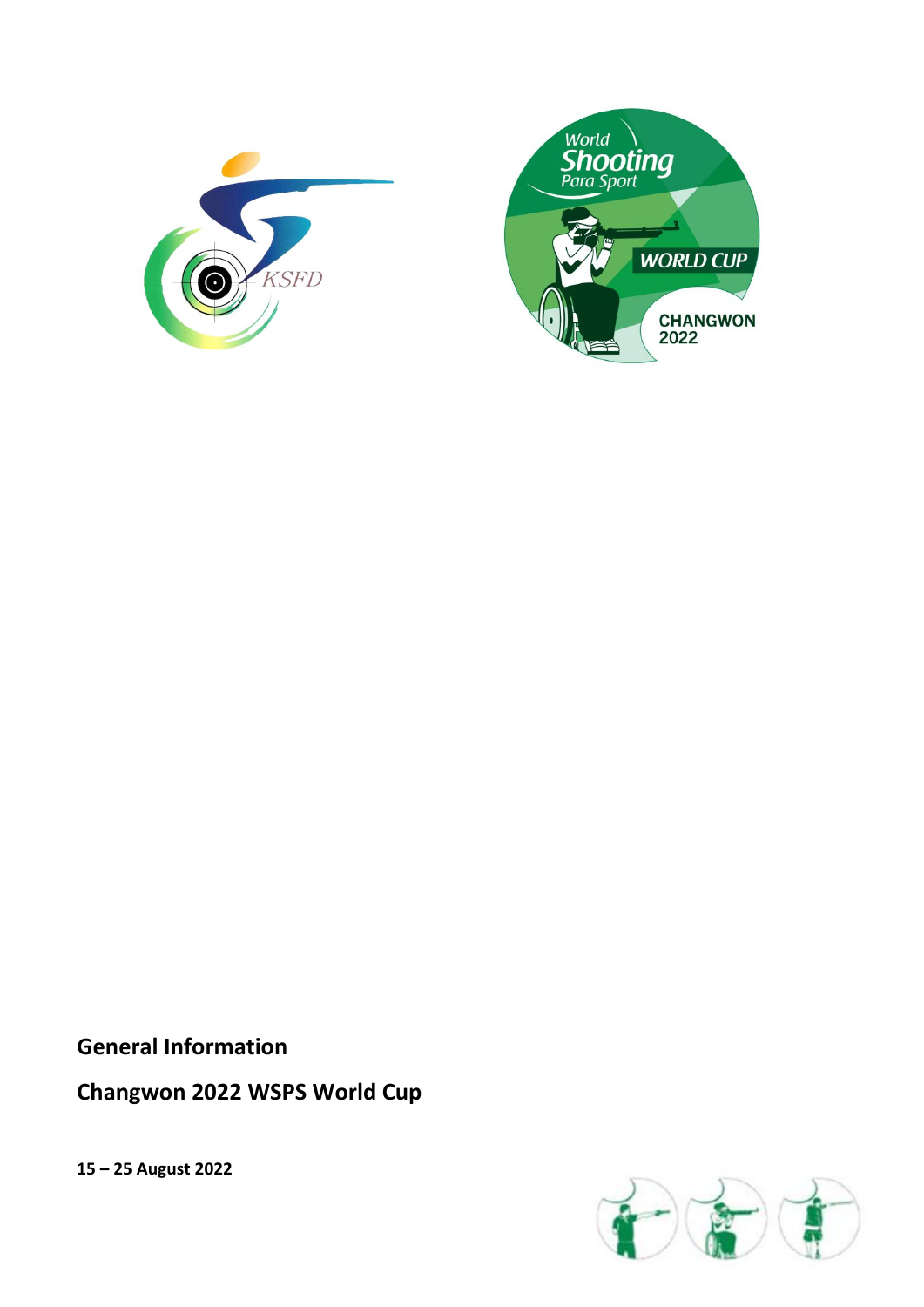



# **Contents**

| 1.1 |           |  |
|-----|-----------|--|
| 1.2 |           |  |
| 1.3 |           |  |
| 1.4 |           |  |
| 1.5 |           |  |
| 1.6 |           |  |
| 2   |           |  |
| 2.1 |           |  |
| 2.2 |           |  |
| 2.3 |           |  |
| 2.4 |           |  |
| 2.5 |           |  |
| 2.6 |           |  |
| 2.7 |           |  |
| 2.8 |           |  |
| 3   |           |  |
| 3.1 |           |  |
| 3.2 |           |  |
| 3.3 |           |  |
| 3.4 |           |  |
| 3.5 |           |  |
|     |           |  |
| 4.1 |           |  |
|     | 4.2 Visas |  |
| 4.3 |           |  |
| 4.4 |           |  |
| 4.5 |           |  |
| 4.6 |           |  |
| 4.7 |           |  |
| 5   |           |  |

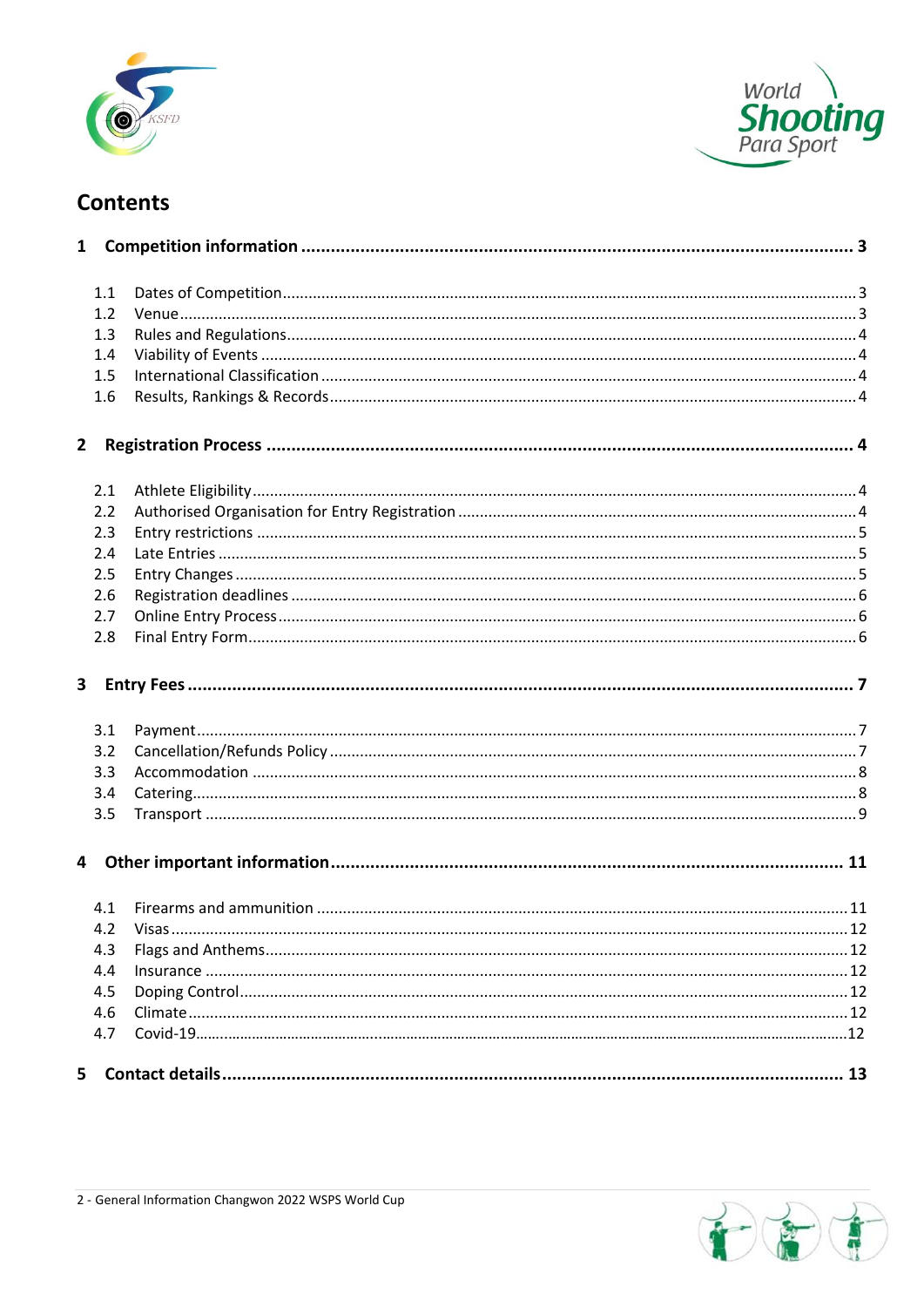



# **Competition information**

Korea Shooting Federation for Disabled (KSFD), Korea Paralympic Committee (KPC) and World Shooting Para Sport (WSPS) are pleased to invite you to the **Changwon 2022 WSPS World Cup**. The competition will be held in Changwon, Korea from 15-25 August 2022.

# **1.1 Dates of Competition**

The Changwon 2022 WSPS World Cup will be a Full **Programme** competition, featuring a full programme of events (P1-P5, R1-R9, Para Trap).

|                                     | <b>Rifle/Pistol</b> | Shotgun           |  |  |  |  |
|-------------------------------------|---------------------|-------------------|--|--|--|--|
| <b>Arrivals</b>                     | 15 August 2022      |                   |  |  |  |  |
| <b>International Classification</b> | 16-17 August 2022   | 18 August 2022    |  |  |  |  |
| <b>Equipment Control</b>            | 16-17 August 2022   | 18 August 2022    |  |  |  |  |
| <b>Technical Meeting</b>            | 17 August 2022      | 18 August 2022    |  |  |  |  |
| <b>Competition Dates</b>            | 18-24 August 2022   | 21-22 August 2022 |  |  |  |  |
| <b>Closing Ceremony</b>             | 24 August 2022      |                   |  |  |  |  |
| <b>Departures</b>                   | 25 August 2022      |                   |  |  |  |  |

### **Preliminary schedule**

The provisional timetable and events programme is attached. Please note there may be changes to the timetable once entries closed. The programme will be finalised and published following the final entries revision.

Finals will be conducted under current WSPS and ISSF rules in all events (except P5).

# **1.2 Venue**

All events will be held at the following venue:

**Changwon International Shooting Range** 63, Sarim-ro 99beon-gil, Uichang-gu, Changwon-si, Gyeongsangnam-do, Republic of Korea, [https://www.cwsisul.or.kr/\\_chinshoot/index.php](https://www.cwsisul.or.kr/_chinshoot/index.php)

SIUS electronic targets will be used for all events for Rifle/Pistol (Qualification and Finals).

- 50 m range: 80 Electronic Targets
- 25 m range: 70 Electronic Targets
- 10 m range: 99 Electronic Targets
- Final Hall: 10 Electronic Targets for each distance

Para Trap will use 3-5 ranges equip with Matarelli machines and Progetti Electronic system.

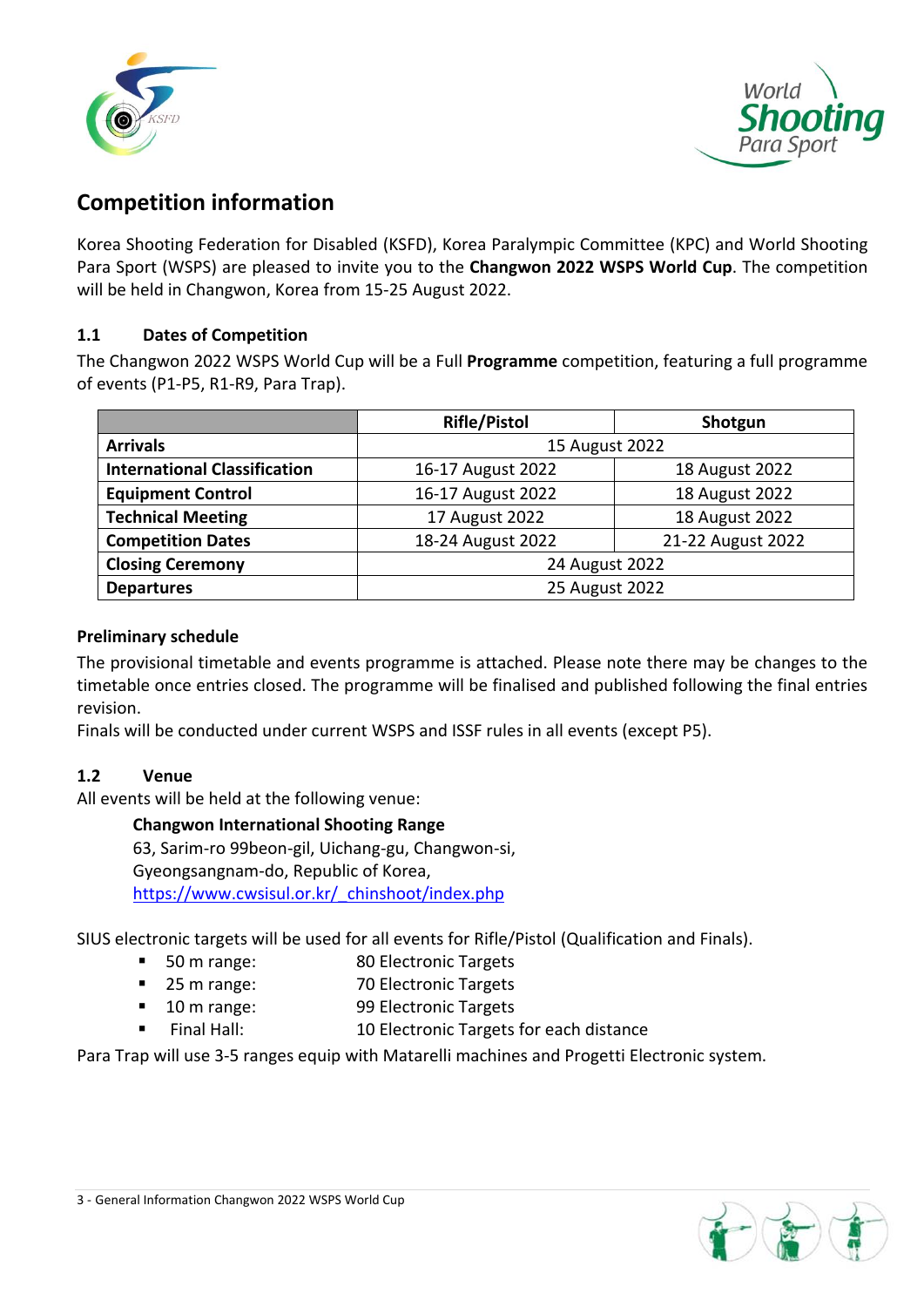



# **1.3 Rules and Regulations**

The competition will be conducted under ISSF and WSPS Rules and Regulations. If you require further information, please visit:

- **[WSPS](https://www.paralympic.org/shooting/rules-and-regulations/classification)**
- **[ISSF](http://www.issf-sports.org/theissf/rules.ashx)**

# **1.4 Viability of Events**

Individual events are considered viable if there are athletes from a minimum of four (4) countries entered through the Entry by Name.

Team events will be considered viable if a minimum of three (3) eligible NPCs have entered teams through the Entry by Name (note: in cases where only 3 teams participate, medals will be awarded according to the minus-one rule).

If an event fails to meet the above minimum viability criteria, it will be not considered viable and will be shot as an MQS event only.

# **1.5 International Classification**

International Classification will be conducted on 16-17 August (Rifle/Pistol) and 18 August (Para Trap) August 2022. A detailed classification schedule will follow after the revision of the final entries by WSPS. At least 4 weeks prior to classification the athlete's completed IPC Medical Information Form and Classification Consent Form must have been uploaded to the athlete's SDMS profile, these forms can be found on the **WSPS** website.

# **1.6 Results, Rankings & Records**

After the competition is finished, results will be reviewed and published on the WSPS website and the Ranking and Records lists will be updated accordingly.

Only athletes that are licensed, have a sport class status Review (R) or Confirmed (C) and reach the rankings cut-off standard for the relevant event, will have their results recognised for ranking purposes. For further information see the [WSPS Rules and Regulations.](https://www.paralympic.org/sites/default/files/document/190228090519483_World+Shooting+Para+Sport+Technical+Rules+-+Regulations_2019.pdf)

#### $\overline{2}$ **Registration Process**

# **2.1 Athlete Eligibility**

All entered athletes in the Changwon 2022 WSPS World Cup must be licensed by the final entries deadline. Athletes' entries not meeting this criteria will be rejected by WSPS.

# **2.2 Authorised Organisation for Entry Registration**

All athletes must be entered by their respective NPCs or organisations authorised by WSPS and accepted by WSPS.

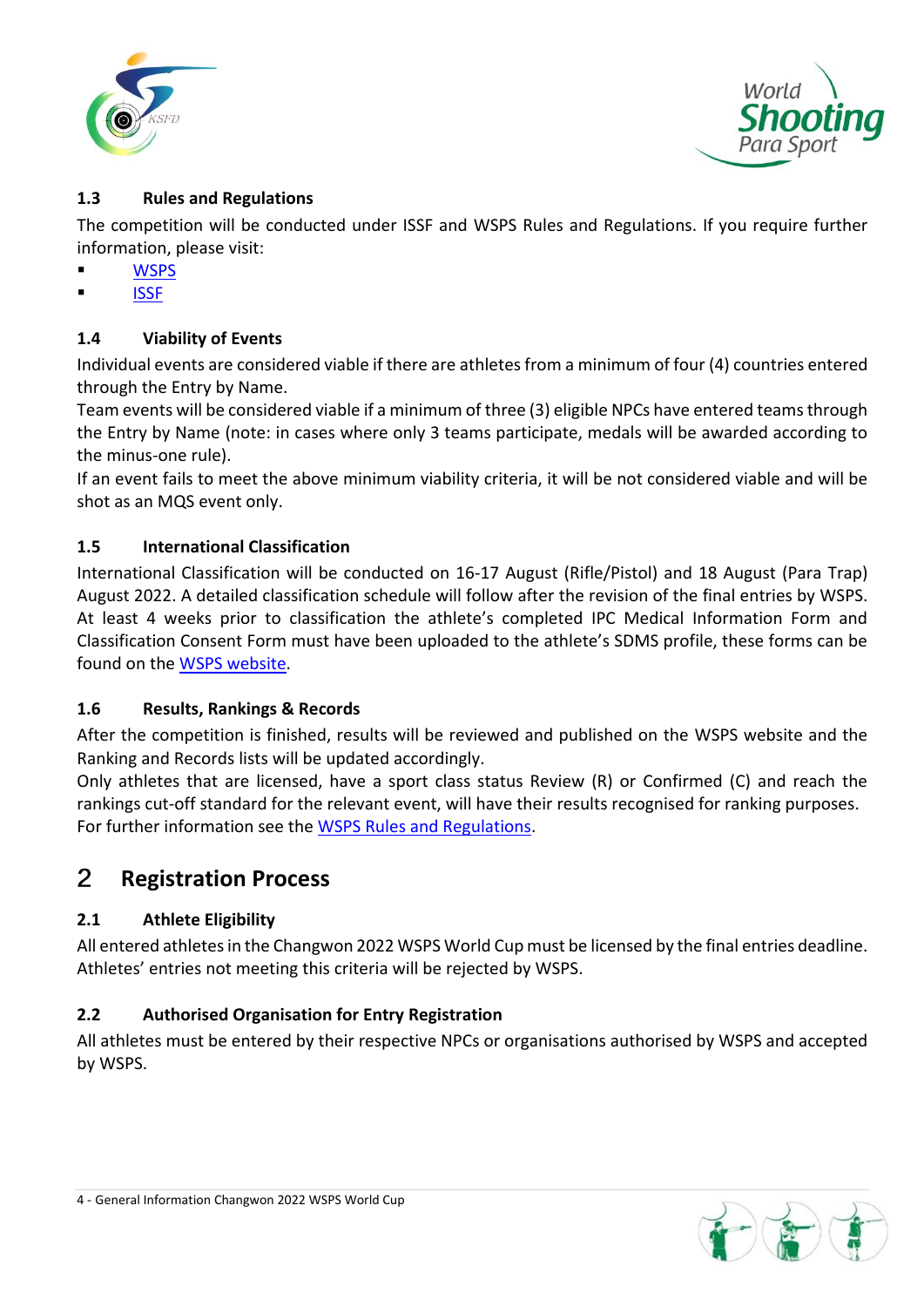



# **2.3 Entry restrictions**

# **2.3.1 Maximum number of athlete entries per NPC per event**

The maximum entry per NPC is four (4) 'full' participants per event (athletes eligible to progress to the final, and to obtain records and ranking) if one is a junior in P1-P2, R1-R2 or R7-R8. If no junior athletes are entered, the maximum number of entries is three (3). In mixed events, the maximum number of entries per NPC is four (4) if one is a female or junior. If no female or junior athletes are entered, the maximum number of entries is three (3).

NPCs may additionally enter an unlimited number of 'MQS-only' athletes (athletes are eligible to obtain qualification scores to be recognised for MQS, but cannot progress to the event final or obtain records or rankings). However, in case of insufficient firing points this number may be restricted by WSPS, in a timely manner.

When entering more than 4 athletes to an event via the Online Entry System, the NPC should contact WSPS after making the online entries, confirming which athletes are to be entered as 'full' entry and which as 'MQS-only'.

# **2.3.2 Maximum number of starts per event**

The maximum number of starts per event is the number of athlete entries that can be accepted per event; this calculation is based upon range capacity and the competition schedule.

If the maximum number of starts is reached during the Final Entry Process:

(1) the number of 'MQS-only' entries may be limited to allow space for entry of 'full' participants;

(2) a 'waiting list' may be established, and in case of subsequent entry cancellations, entries from the waiting list will be accepted on a first-come-first-served basis.

# **2.4 Late Entries**

Late Entry Requests (submitted after the Final Entry by Name deadline) will only be considered if they are received by WSPS at least Two (2) weeks before the official arrival day for the Korea Police to arrange the permits.

Such entries may be accepted at the discretion of the LOC and WSPS; however, a Late Entry Fee of **EUR 100** will be charged per additional athlete entered. The Late Entry Fees will be invoiced to NPC by the LOC.

# **2.5 Entry Changes**

**2.5.1 Replacement entries** may be accepted in the same event only due to injury or medical reason. The NPC must submit a valid medical report to WSPS office for approval. The Organising Committee must also approve if such late changes can be accommodated (e.g. firearms import arrangements). Refer to WSPS Appendix 2 – 5.3.1.

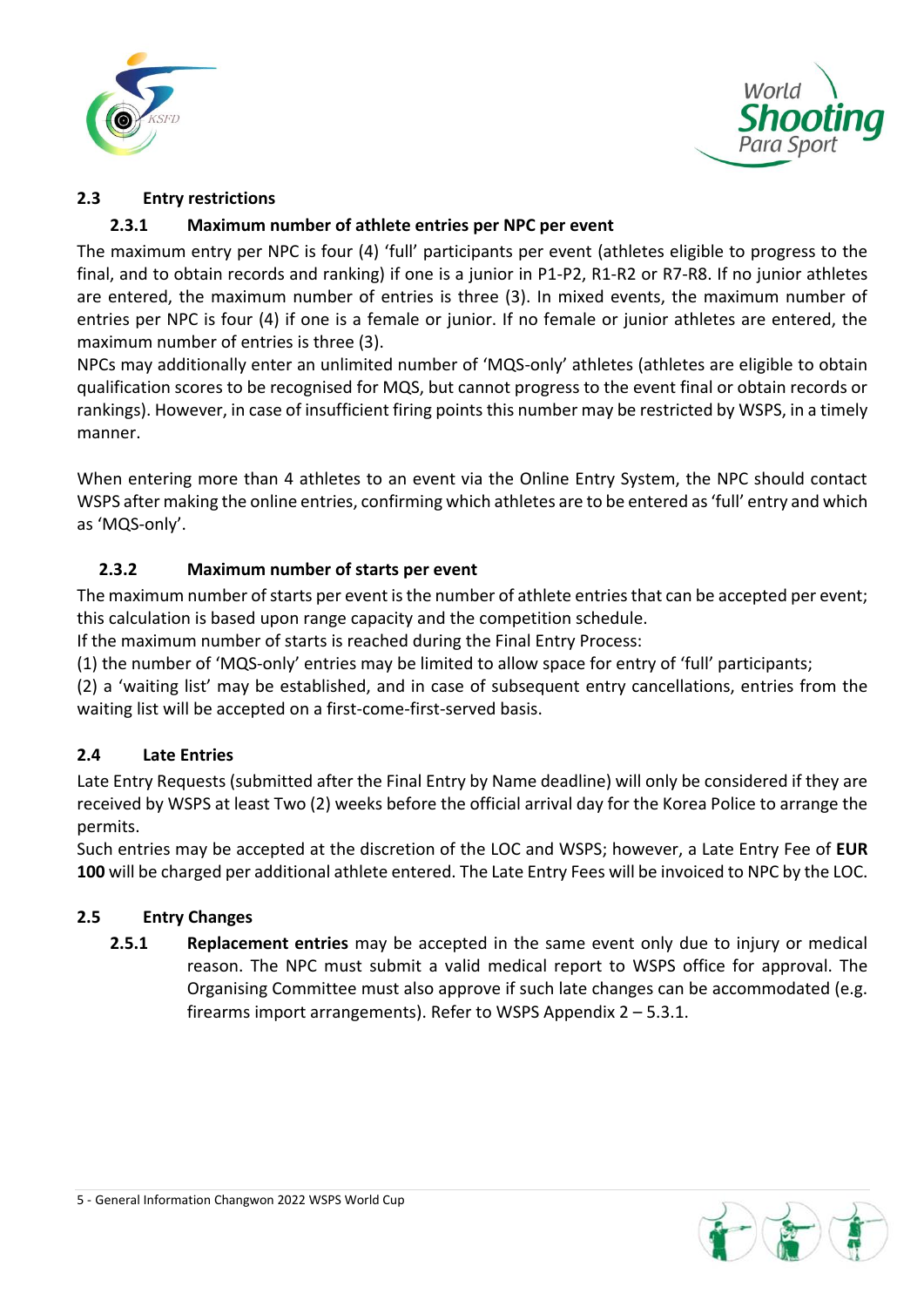



# **2.6 Registration deadlines**

The Registration deadlines (midnight CET ['Bonn-time'] on the dates given) for the competition shall be as follows:

| <b>15 June 2022</b> | First Entry (by number) Deadline, via the IPC Online Entry System<br>(www.paralympic.org/entries).<br>NPCs must submit the total number of athletes and team officials participating,<br>and the number of entries estimated per individual and team event. |  |  |  |  |  |
|---------------------|-------------------------------------------------------------------------------------------------------------------------------------------------------------------------------------------------------------------------------------------------------------|--|--|--|--|--|
| 15 June 2022        | Opening of the Final Entry (by name), via the IPC Online Entry System<br>(www.paralympic.org/entries).                                                                                                                                                      |  |  |  |  |  |
| <b>15 July 2022</b> | <b>Final Entry (by name) Deadline, including submission of the Final Entry Booking</b><br>Forms (including Firearms information and visa support form).                                                                                                     |  |  |  |  |  |
| <b>22 July 2022</b> | <b>Transfer of Payment Deadline.</b>                                                                                                                                                                                                                        |  |  |  |  |  |

# **2.7 Online Entry Process**

The online entry system can be accessed via the following link: [www.paralympic.org/entries](http://www.paralympic.org/entries)

The log-in details are the same username and password used for the SDMS account. If you do not have access to the SDMS/Online Entry System, please contact your NPC. The NPC will be able to make the online entry on your behalf.

# **2.8 Final Entry Form**

To make your accreditation/accommodation for your team, you must submit in SDMS your **Final Entry** by the final entry deadline (**15 July 2022**). Please complete and submit the Firearm Import Form to LOC [\(ksfd0427@gmail.net\)](mailto:ksfd0427@gmail.net).

**NOTE:** The IPC Online Accreditation System will be used for all accreditations.

NOTE: All updated information or requested should be communicated to the LOC through the Final Entry forms ONLY (sent via email) and not only by email text.

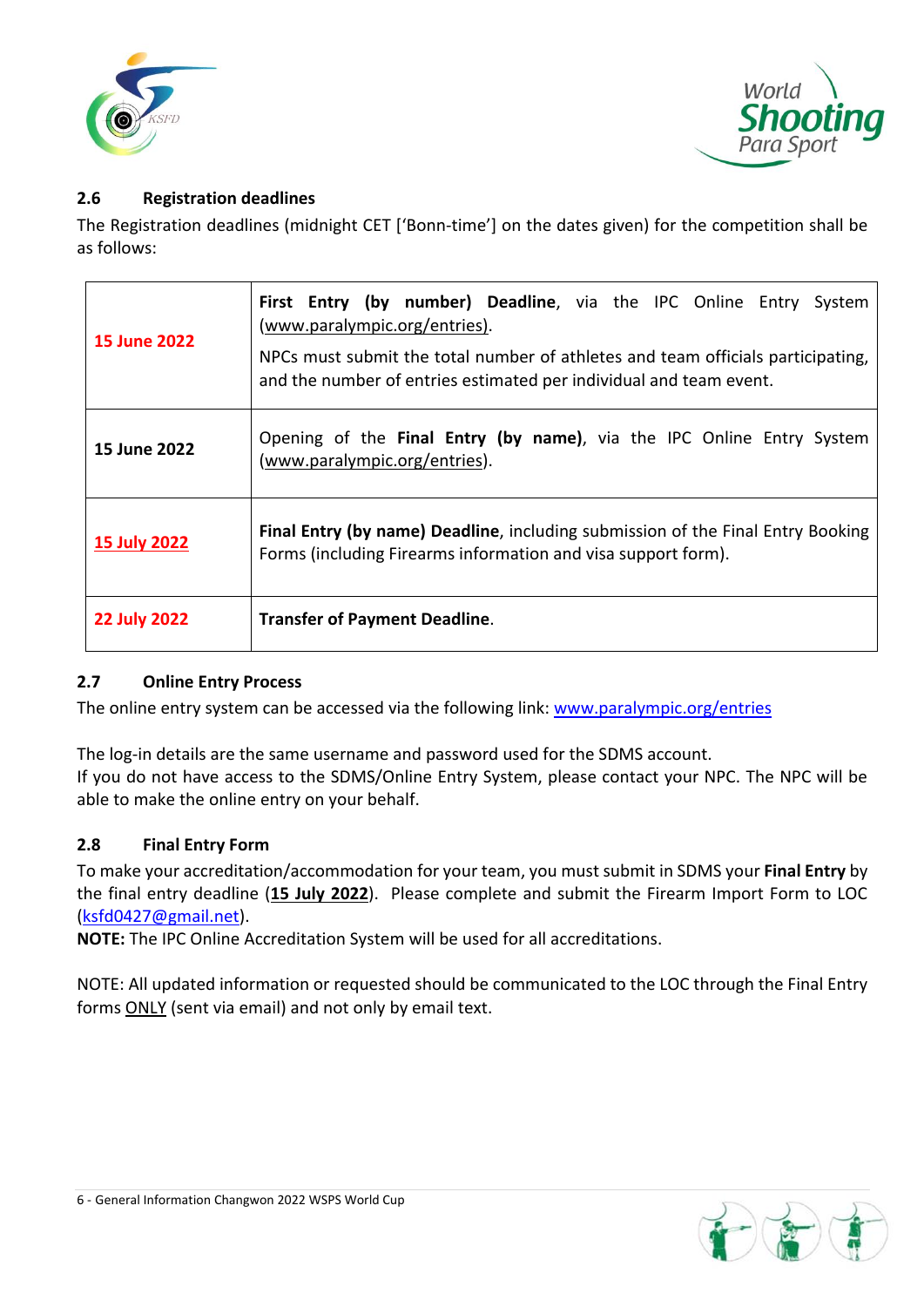



#### 3 **Entry Fees**

The Entry Fees will be invoiced to NPCs following the Final Entry Deadline and can be paid by NPCs to the LOC in conjunction with the Basic Entry Fee invoice.

| <b>USD 230</b>        | Event individual Entry Fees (per start, per athlete)                                                                       |
|-----------------------|----------------------------------------------------------------------------------------------------------------------------|
| <b>USD 30</b>         | Team Entry Fees (per team)                                                                                                 |
| <b>USD 150</b>        | Mixed team Entry fees (per team)                                                                                           |
| <b>USD 150</b>        | Officials Entry Fees (team leader, assistant, medical, press)                                                              |
| <b>USD 120</b>        | Late Entry Fees (per start)                                                                                                |
| <b>USD 10</b>         | Para Trap training round (on site)                                                                                         |
| USD 200 $\approx$ 450 | Transportation<br>NOTE: Different cost per person by options. Please read the paragraph 3.5<br>Transportation for details. |
| <b>USD 181</b>        | Official Hotel (per night per person in double room / including all meals)                                                 |
| <b>USD 235</b>        | Official Hotel (per night per person in single room / including all meals)                                                 |
| <b>USD 63</b>         | Dinner Banquet for closing ceremony (optional)                                                                             |

**NOTE:** All the transportation between airport↔accommodation↔Shooting Range are included in transportation fee. Firearm transportation is also integrated.

# **3.1 Payment**

Please make all the payments according to the bank detail below:

| <b>Account Holder</b> | Korea Shooting Federation for Disabled                |
|-----------------------|-------------------------------------------------------|
| <b>Account Number</b> | 180-012-197038                                        |
| <b>Bank</b>           | Shinhan Bank                                          |
| <b>SWIFT code</b>     | <b>SHBKKRSE</b>                                       |
| <b>Address</b>        | 134, Sangmujayu-ro, Seo-gu, Gwangju-city 61963, Korea |

**NOTE: Please make all the payments in USD Dollar. Any bank fees or charges Must be paid by the payee on top of the balance at the time of payment. Any outstanding fees must be paid prior to collection of start numbers.**

Following the Entry by Number deadline you will receive a separate invoice notifying the Event Entry Fees (Individual & Team), however both invoices can be paid to the LOC together (please reference BOTH invoice numbers when processing payment).



7 - General Information Changwon 2022 WSPS World Cup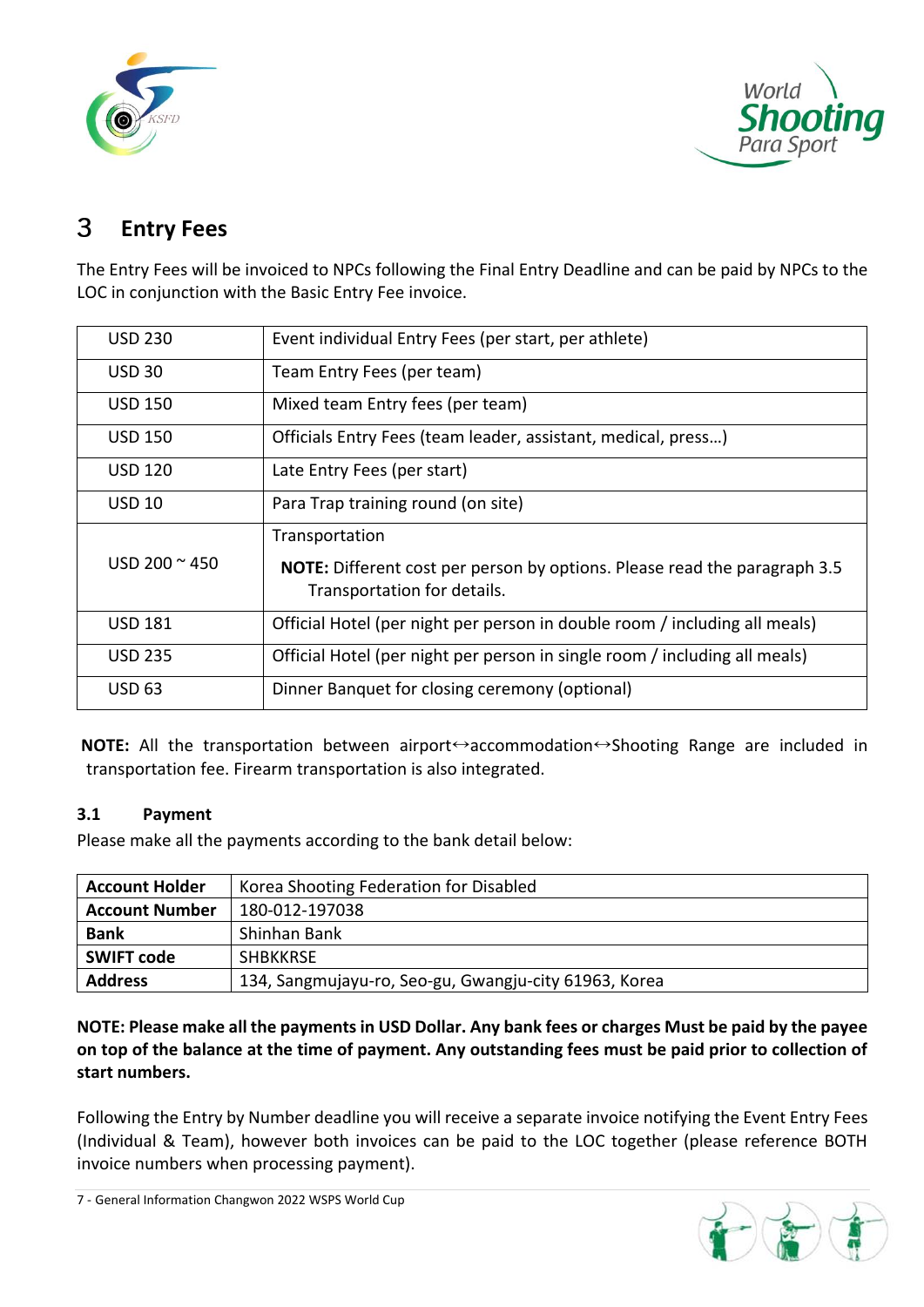



# **3.2 Cancellation/Refunds Policy**

| <b>Cancellations until the Final Entry Deadline</b> | Full refunds will be given (excluding bank charges, if        |  |  |  |  |  |  |
|-----------------------------------------------------|---------------------------------------------------------------|--|--|--|--|--|--|
| 14 July 2022                                        | payment transfers were already made).                         |  |  |  |  |  |  |
| <b>Cancellations between</b>                        | <b>Partial refunds will be given</b> (teams will be liable to |  |  |  |  |  |  |
| 14 July and 21 July 2022                            | pay 50% of the basic entry fee for any cancelled              |  |  |  |  |  |  |
|                                                     | participants).                                                |  |  |  |  |  |  |
|                                                     | No refunds will be given (teams will be liable to pay         |  |  |  |  |  |  |
| <b>Cancellations from</b>                           | 100% of the basic entry fee for any cancelled                 |  |  |  |  |  |  |
| <b>21 July 2022</b>                                 | participants).                                                |  |  |  |  |  |  |

### **3.3 Accommodation**

All participants will be accommodated at the Hotel Grand Mercure Ambassador Changwon located in the 332, Woni-daero, Seongsan-gu, Changwon-si, Gyeongsangnam-do.

The hotel offers 4\* level services and is friendly for wheelchair users with few fully adapted rooms. Accommodation is offered in single and douvle rooms.

The price per night with all meals for a double room is USD 181 per person and for a single room of USD 235. Breakfast, Lunch and Dinner are included.

All reservation with official hotels must be made through the LOC: according to the accommodation forms received, the LOC will make the reservation of the rooms and will charge the NPC for the accommodation.

# **3.4 Catering**

All the meals are included in accommodation fee and it's including breakfast, lunch, and dinner.

There will be a lunch in the shooting range. The lunch will be produced in form of catering buffet.

**Closing Banquet** will be organized with closing ceremony at the end of the competition. Fee for the dinner banquet following to the closing ceremony is USD 63. Dinner banquet is only optional so in case the fee has not been paid, It is still free to participate in the closing ceremony.

**In case there are food limitation or specific preference in food, please contact the LOC via email after the final entry deadline.**

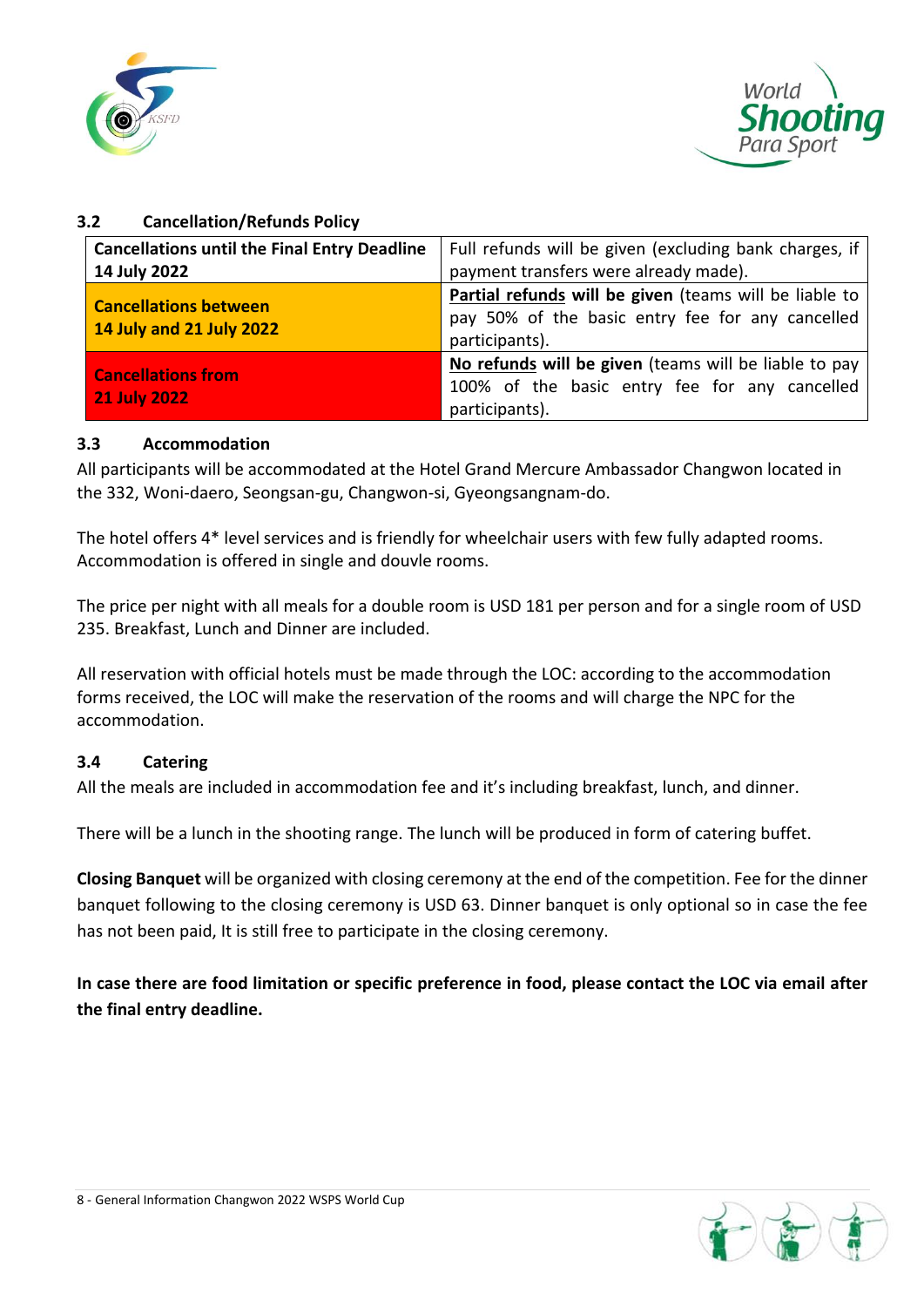



### **3.5 Transport**

The LOC is willing to organize and produce the convenience for every delegation as much as possible. So, LOC have organized 3 options for the delegations. Each options have different travel time and transportation fee, etc.

- **Option 1**. Arrival by ICN, taking ground vehicle straight to Changwon**. Takes 5 hours**to Changwon. **Costs USD 250 per person.**
- **Option 2**. Arrival by ICN, taking domestic airlines to PUS and ground vehicle after**. Takes 2 hours 30 minutes** total to Changwon from ICN. **Costs USD 450 per person**.
- **Option 3**. Arrival by PUS, taking ground vehicle after to Changwon. **Takes 1 hours 30 minutes** to Changwon. **Costs USD 200 per person.**

Please check the picture at the next page for the summarized graphic.

**NOTE**: Please choose one among the options. If all the options are not considerable for delegation, please make contact to the email below or to the LOC as early as possible.

Firearms and ammunitions will be directly transported to the armoury inside the Changwon Shooting Range as soon as they arrive at the Incheon airport.

For any information or inquiry, please contact below or the LOC.

**Contact (Transportation Manager)** Baek Hyeondo Email: [piter5182@widmice.com](mailto:piter5182@widmice.com) Phone: +82 10-9179-5182

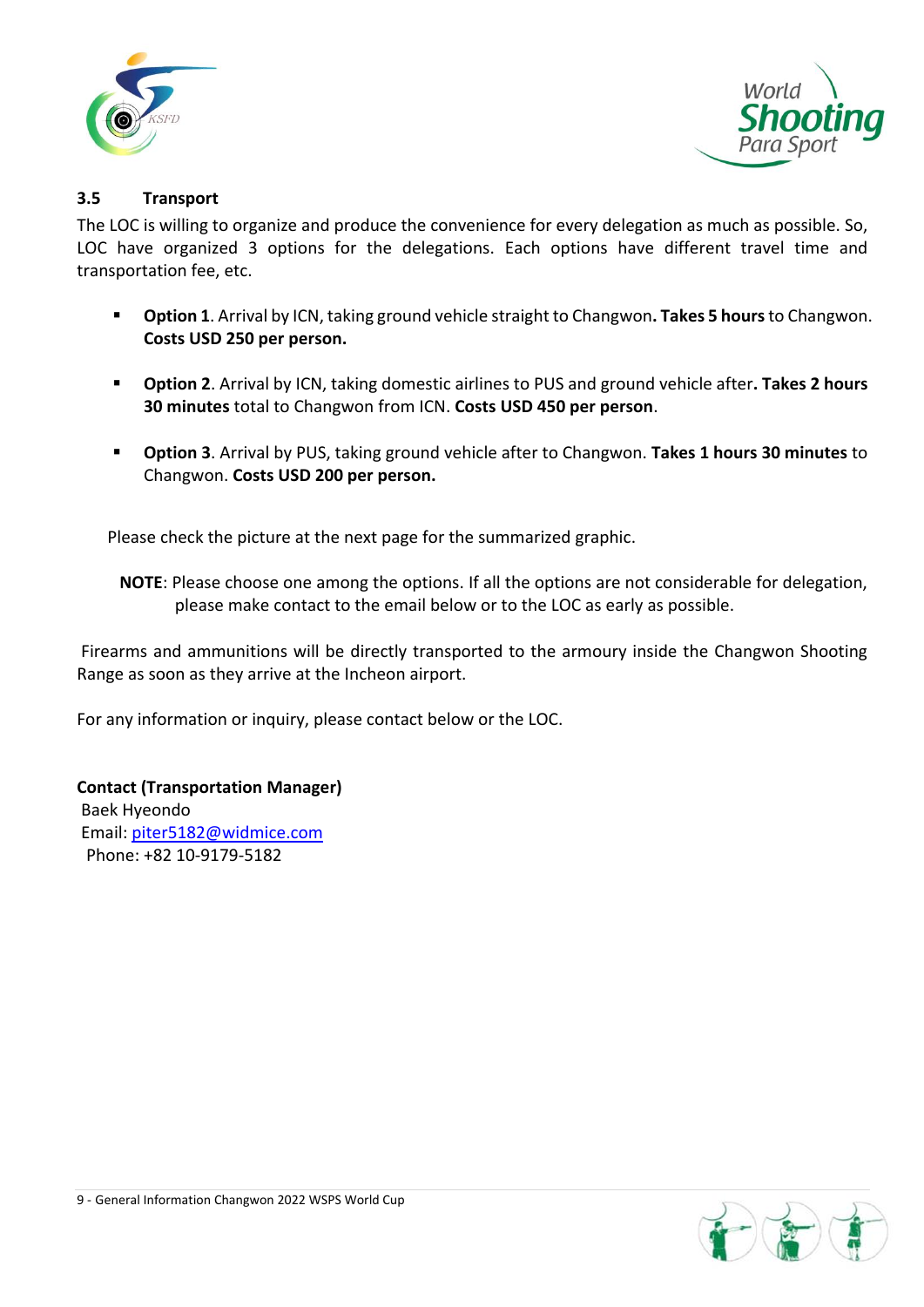





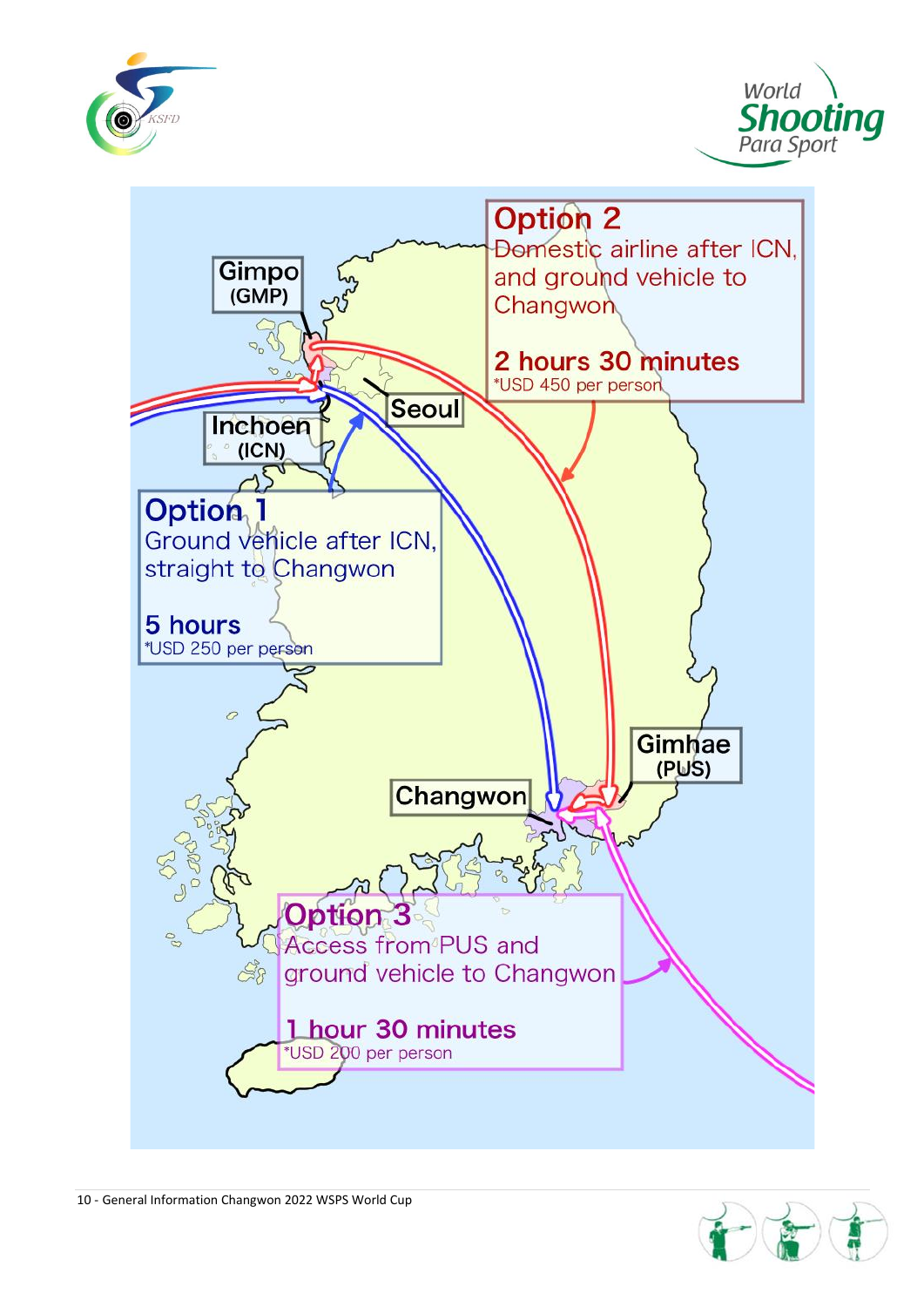



# **Other important information**

# **4.1 Firearms and ammunition**

# **4.1.1 Import/Export**

All delegations must complete the **Firearms Import Form** and submit to the LOC by the Final Entry Deadline (15 July 2022).

All permits will be processed by the LOC with the Police Department and sent directly to each delegation by email before the arrival so it can be printed before departure. These permits must be printed and presented to the customs to check the inconsistency. To make sure the permits can be printed, please submit the **Firearms Import Form** and **itinerary** including the airplane serial number (e.g., QR 773) before the Deadline.

The LOC will not be responsible with the Police at the airport for any incorrect information provided by the NPC related to firearms and ammunitions.

Any request to change Firearms and ammunitions details after the submission of Firearms Import Form will not be granted.

All NPCs are requested to check with their official airline all the required documents pertaining to import/export of firearm and ammunition.

Ammunitions are not allowed on carry-on baggage and / or with the firearm. Ammunitions should be in a separate baggage.

# **4.1.2 Transportation and Storage**

The armoury (firearms storage) is located at the shooting range; a storage space for equipment and ammunition will also be provided at the shooting range.

Upon departure, all firearms will be removed from the armoury for direct transit to the airport only, not before.

The armoury will be opened from the Official Arrival Day until the Official Departure Day; any teams arriving/departing outside of these dates should advise the LOC so alternate arrangements can be made with Shooting Range.

**NOTE :** All athletes are requested to put labels on their gun cases and ammunition packages mentioning their NPC name.

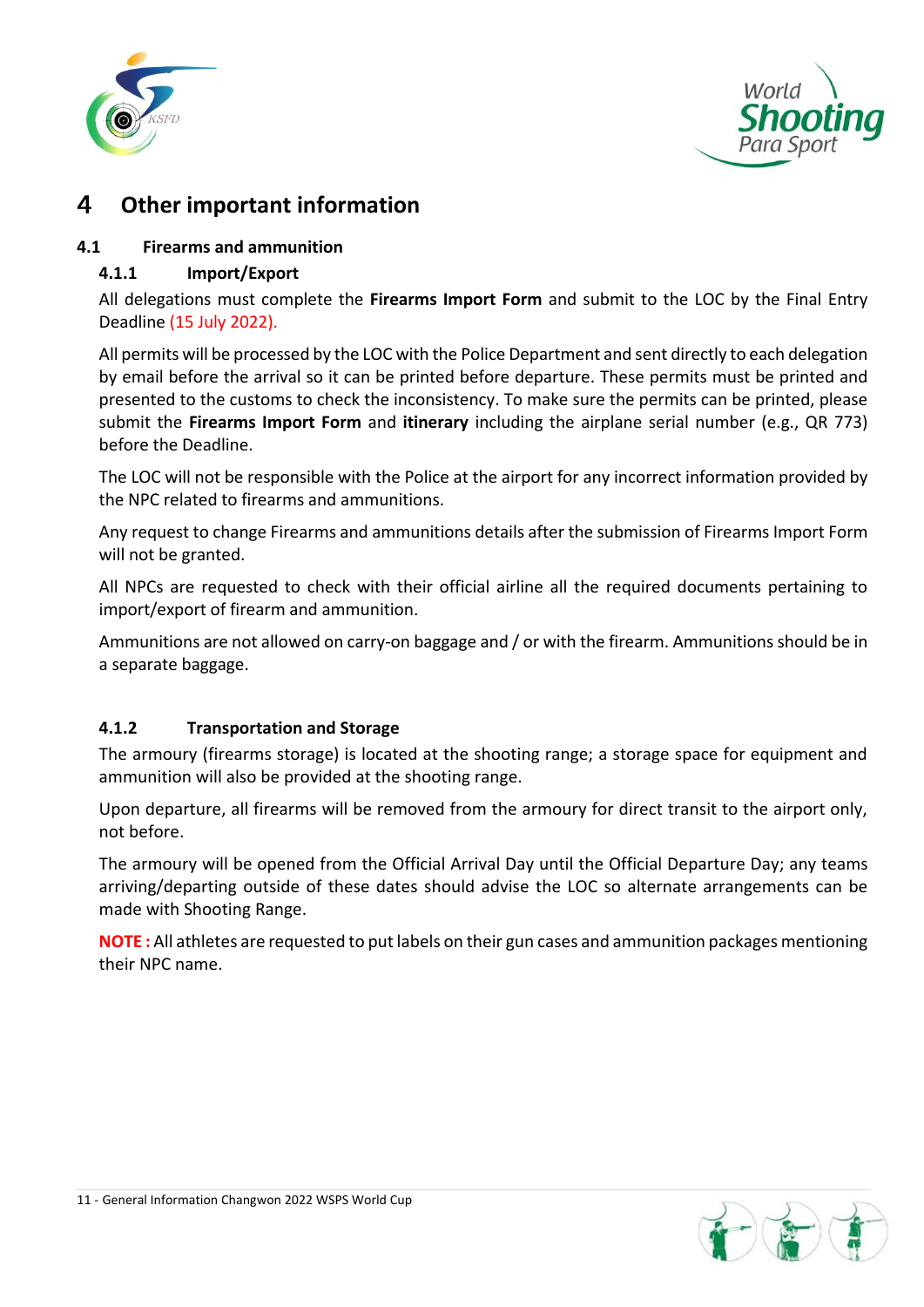



### **4.2 Visas**

**NPCs are responsible to obtain a Visa if required**. You can visit the [Korea Immigration Service](https://www.immigration.go.kr/immigration_eng/index.do) to check if you require a visa to enter Republic of Korea

To request an Official Letter of Invitation from the LOC, to aid with your visa application process, please contact LOC [\(ksfd0427@gmail.net\)](mailto:ksfd0427@gmail.net)

# **4.3 Flags and Anthems**

All participating teams are requested to bring with them their **national anthem in digital format** (preferably MP3; maximum length = 50 seconds) and at least **one (1) national flag** (approx. size 150 cm x 100 cm).

### **4.4 Insurance**

Please kindly note that all team members (including competitors, technical staff, officials and supporters) attending this event are kindly requested to ensure they have personal, medical and travel insurance as the event will not indemnify individual claims.

The LOC will not cover any illness cases.

### **4.5 Doping Control**

Doping control will be conducted according to the IPC Anti-Doping Code. The controls will be made by Korea Anti-Doping Agency(KADA).

### **4.6 Climate**

The temperature on August in Changwon is between min. 22°C and max. 30°C

### **4.7 Covid-19**

There is no quarantine for foreigners who got vaccinated for booster shot. Otherwise, there must be 7 days of quarantine for immigration in Korea.

Changwon 2022 WSPS World cup will follow the latest quarantine policy in Korea to make the competition more secure and stable. For the latest information, please check from [here.](https://kdca.go.kr/index.es?sid=a3)